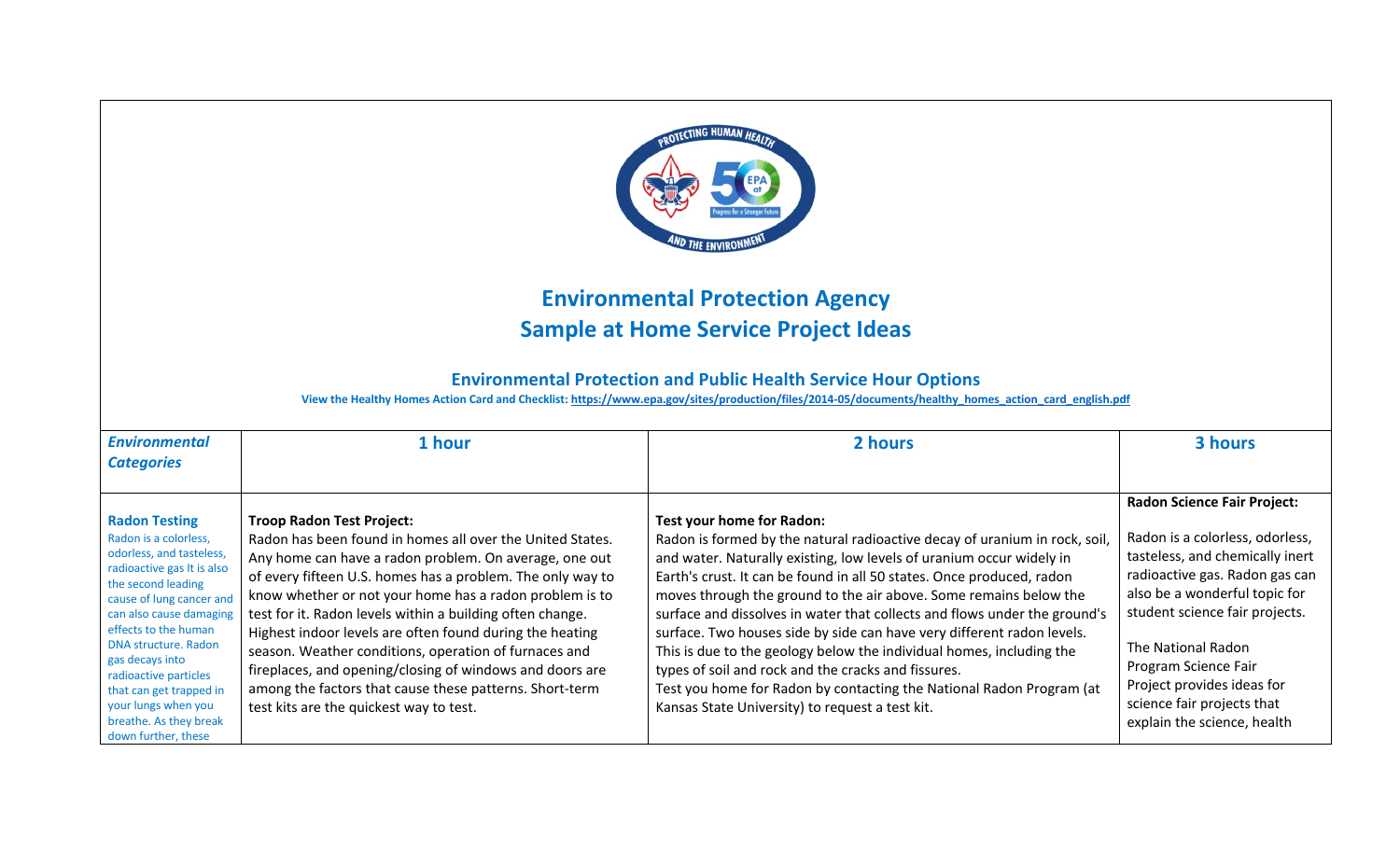| particles release small<br>bursts of energy. This<br>can damage lung tissue<br>and lead to lung cancer<br>over the course of your<br>lifetime.<br>As children are<br>spending more time<br>socially distanced in<br>their homes, exposure<br>to Radon is more of a<br>concern, especially<br>during the winer<br>months.                                                                                                   | As a troop project: supply all the families in your troop<br>with short-term radon test kits (contact Kansas State<br>University at radon@ksu.edu or call 1-800-557-2366 to<br>discuss orders of over 24). Have each family test the<br>lowest lived in level of the home.                                                                                                                             | <b>National Radon Hotline:</b><br>Purchase radon test kits by phone.<br>1 (800) SOS-RADON (767-7236)                                                                                                                                                                                         | risks, exposure routes,<br>mitigation and other aspects of<br>radon. Students who complete<br>a radon science fair project can<br>send a summary to Kansas<br>State University. Students will<br>receive a Certificate of<br>Participation in appreciation<br>for their efforts in helping to<br>educate the public regarding<br>radon.<br>https://sosradon.org/science-<br>fair-projects |
|----------------------------------------------------------------------------------------------------------------------------------------------------------------------------------------------------------------------------------------------------------------------------------------------------------------------------------------------------------------------------------------------------------------------------|--------------------------------------------------------------------------------------------------------------------------------------------------------------------------------------------------------------------------------------------------------------------------------------------------------------------------------------------------------------------------------------------------------|----------------------------------------------------------------------------------------------------------------------------------------------------------------------------------------------------------------------------------------------------------------------------------------------|-------------------------------------------------------------------------------------------------------------------------------------------------------------------------------------------------------------------------------------------------------------------------------------------------------------------------------------------------------------------------------------------|
| <b>Asthma Awareness</b><br>Increase public<br>awareness of the<br>asthma epidemic and to<br>take action to get<br>asthma under control in<br>communities across the<br>nation. Asthma affects<br>more than 25 million<br>people of all ages and<br>races. And, though<br>asthma is widespread,<br>public awareness of<br>common asthma<br>triggers and effective<br>asthma management<br>strategies<br>needs to be shared. | <b>Asthma Media Announcement:</b><br>Post the National Childhood Asthma Media Campaign public<br>service announcements (PSAs) on your scout websites with<br>links to more information.<br>https://www.youtube.com/watch?v=KG1TCHHzalE<br>And know the signs of an asthma attack and what you should<br>do?<br>https://www.scouting.org/health-and-safety/incident-<br>report/incident-reviews/asthma/ | <b>Asthma Cub Scout Education:</b><br>Coordinate with your local Cub Scout Leader to show (in person or<br>virtually) a Cub Scout Pack of 5 members or more the YouTube Asthma<br>Awareness public service announcement "Why is Coco Orange?"<br>https://www.youtube.com/watch?v=4TAuzMniolU |                                                                                                                                                                                                                                                                                                                                                                                           |
| <b>Integrated Pest</b><br><b>Management</b>                                                                                                                                                                                                                                                                                                                                                                                | <b>IPM Activity Book:</b>                                                                                                                                                                                                                                                                                                                                                                              | <b>Make Your Home a Green Home:</b>                                                                                                                                                                                                                                                          |                                                                                                                                                                                                                                                                                                                                                                                           |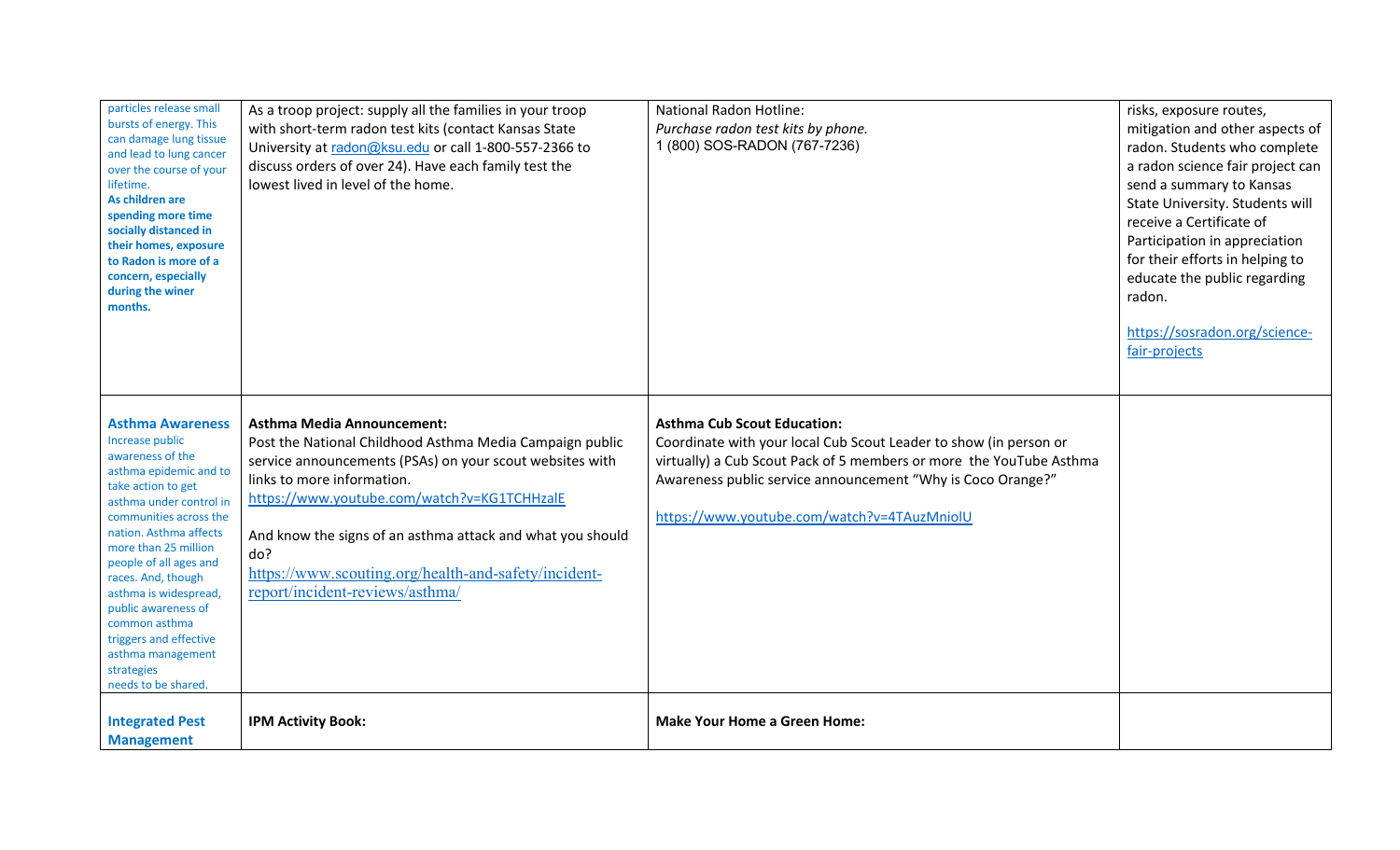| In the agricultural<br>industry, P2 is important<br>for reducing the use of<br>water and chemicals,<br>using less<br>environmentally<br>harmful pesticides and<br>protecting sensitive<br>areas. Integrated Pest<br><b>Management combines</b><br>science and a way to<br>control pests that is not<br>harmful to our health.<br>Children are exposed to<br>more pesticides than<br>adults because they are<br>smaller (less body<br>weight), and their<br>developing organs are<br>often more sensitive to<br>toxic exposures.<br>The best way to combat<br>pests is to create an<br>uninviting environment<br>by denying them access<br>to food, water, and<br>shelter. | Complete activities in the Pest Patrol Backyard Activity Book<br>on Integrated Pest Managment. Explain to your troop what<br>Integrated Pest Management (IMP) is, and how scouts can<br>practice IMP in their daily lives.<br>https://www.epa.gov/sites/production/files/2014-<br>04/documents/join our pest patrol.pdf | Most spend over 90% of their time indoors. This brochure offers ways to<br>make your home a healthy place for you and your family. It provides you<br>with information on mold, radon, carbon monoxide, asthma and<br>allergies, second-hand smoke, volatile organic compounds.<br>https://www.epa.gov/sites/production/files/2014-<br>05/documents/healthy homes brochure english.pdf<br>Read the Healthy Home Brochure and give a presentation to your troop<br>about ways to stay healthy and avoid indoor air contaminants. |                                                                                                                                                                         |
|---------------------------------------------------------------------------------------------------------------------------------------------------------------------------------------------------------------------------------------------------------------------------------------------------------------------------------------------------------------------------------------------------------------------------------------------------------------------------------------------------------------------------------------------------------------------------------------------------------------------------------------------------------------------------|-------------------------------------------------------------------------------------------------------------------------------------------------------------------------------------------------------------------------------------------------------------------------------------------------------------------------|---------------------------------------------------------------------------------------------------------------------------------------------------------------------------------------------------------------------------------------------------------------------------------------------------------------------------------------------------------------------------------------------------------------------------------------------------------------------------------------------------------------------------------|-------------------------------------------------------------------------------------------------------------------------------------------------------------------------|
| <b>Pollution</b><br><b>Prevention (P2)</b><br>Pollution prevention<br>(P2) is any practice that<br>reduces, eliminates, or<br>prevents pollution at its<br>source, also known as<br>"source reduction."<br>Source reduction or<br>avoiding waste should                                                                                                                                                                                                                                                                                                                                                                                                                   | <b>Waste Reduction P2:</b><br>Make a video of ways your troop practices P2 -<br>Reduces/Avoids trash, Reuses materials instead of buying<br>disposable materials, and Recycles what can't be reused - on a<br>scout camp out.<br>Share the video on your Troop webpage or Facebook.                                     | <b>Energy Reduction P2:</b><br>Organize a neighborhood or school "Unplug Day" and calculate how<br>much energy was saved (hours may vary depending on effort).<br><b>P2 Outreach and Education:</b><br>Write an article for your scout or school newspaper on the topic "Why P2<br>is important". Include information about environmentally friendly fuel                                                                                                                                                                       | <b>Waste Reduction P2:</b><br>Develop a Pollution Prevention<br>(P2) Pledge for Campouts and<br><b>BSA Award Ceremonies:</b><br>List 5 ways to reduce<br>or avoid waste |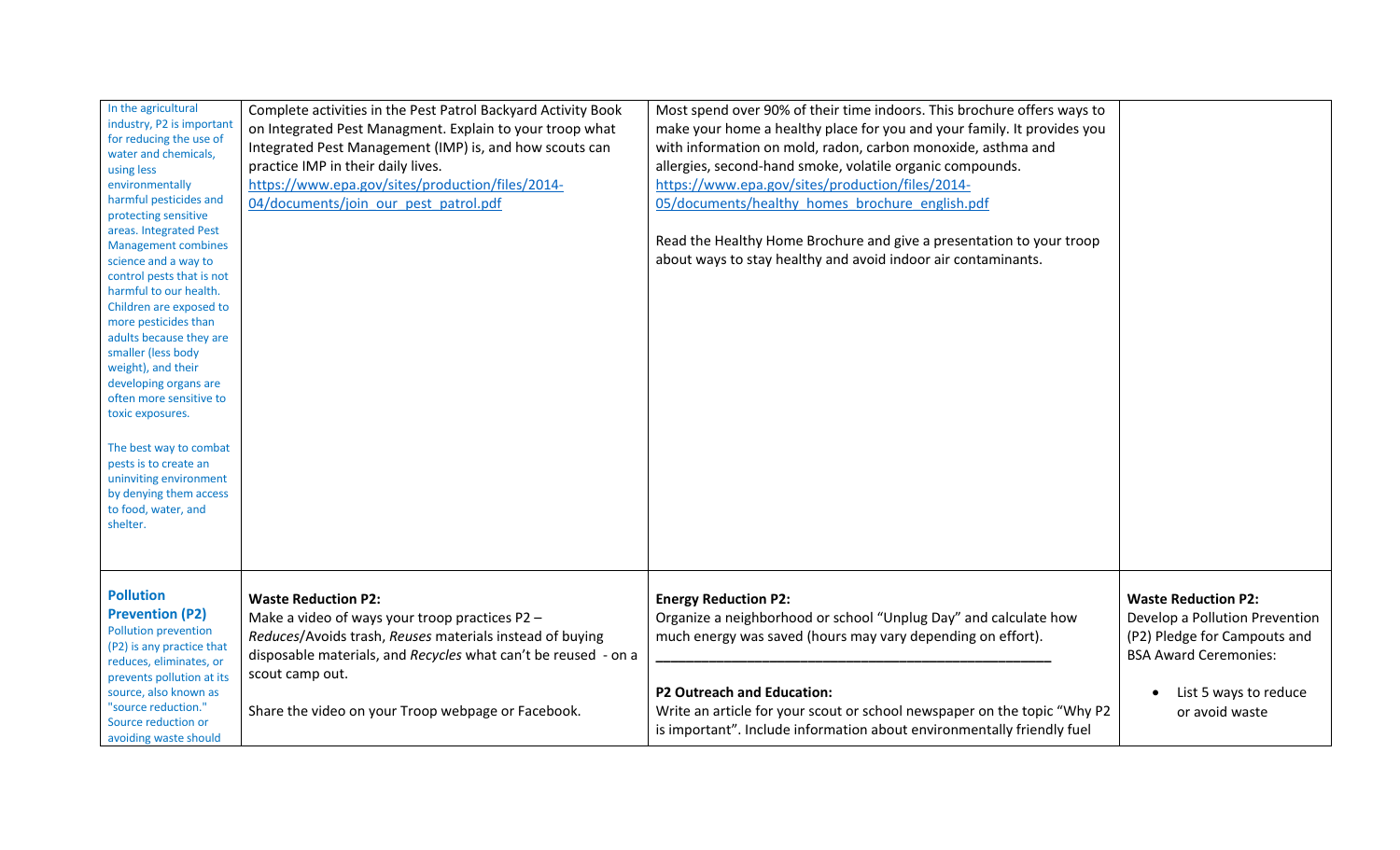| be every scouts goal. P2<br>protects the<br>environment by<br>conserving and<br>protecting natural<br>resources like wetlands,<br>groundwater sources<br>and other critical<br>ecosystems - areas in<br>which we especially<br>want to stop pollution<br>before it begins.<br>P2 can be applied to<br>many pollution-<br>generating activities,<br>including those found in<br>the energy. Increased<br>energy efficiency comes<br>from using<br>environmentally friendly<br>fuel sources like solar or<br>wind power, and<br>reducing the<br>environmental damages<br>from extraction,<br>processing, transport<br>and combustion of fuels. | Create a composting area for your family's food scraps. Learn<br>what types of food can and cannot be composted.        | sources, and ways your troop practices pollution prevention on camp<br>outs.                                                                                                                                 | List 5 things to reuse<br>$\bullet$<br>instead of buying<br>List 5 ways to recycle<br>Share your list with your troop.<br>Sign your pledge along with<br>your Scoutmaster. Pledge to<br>carry out to the best of your<br>ability.<br>Post your pledge on your<br>scouts Facebook page or<br>website. |
|----------------------------------------------------------------------------------------------------------------------------------------------------------------------------------------------------------------------------------------------------------------------------------------------------------------------------------------------------------------------------------------------------------------------------------------------------------------------------------------------------------------------------------------------------------------------------------------------------------------------------------------------|-------------------------------------------------------------------------------------------------------------------------|--------------------------------------------------------------------------------------------------------------------------------------------------------------------------------------------------------------|------------------------------------------------------------------------------------------------------------------------------------------------------------------------------------------------------------------------------------------------------------------------------------------------------|
| <b>Water Quality</b><br>Water quality describes<br>the condition of the<br>water, including                                                                                                                                                                                                                                                                                                                                                                                                                                                                                                                                                  | <b>Water Conservation:</b><br>Purchase and setup a rain barrel for your family to water<br>plants, flowers, and garden. | <b>Natural Resource Preservation:</b><br>Participate in a Stream or River Clean-up (service hours may vary).                                                                                                 | <b>Water Pollution:</b><br>Work with your local police<br>department and pharmacy to<br>organize a neighborhood safe                                                                                                                                                                                 |
| chemical, physical, and<br>biological<br>characteristics, usually<br>with respect to its<br>suitability for a<br>particular purpose such<br>as drinking or<br>swimming.                                                                                                                                                                                                                                                                                                                                                                                                                                                                      | Help a parent install low-flow shower heads at your home.                                                               | An interactive water filtration experiment:<br>https://www3.epa.gov/safewater/kids/flash/flash_filtration.html<br>Conduct this water filtration experiment and share your findings with<br>your Scout troop. | collection of outdated<br>prescription drugs (so they<br>don't end up in your water<br>supply).                                                                                                                                                                                                      |
|                                                                                                                                                                                                                                                                                                                                                                                                                                                                                                                                                                                                                                              | Tracking Water Pollution: A Hazardous Whodunit!                                                                         |                                                                                                                                                                                                              |                                                                                                                                                                                                                                                                                                      |